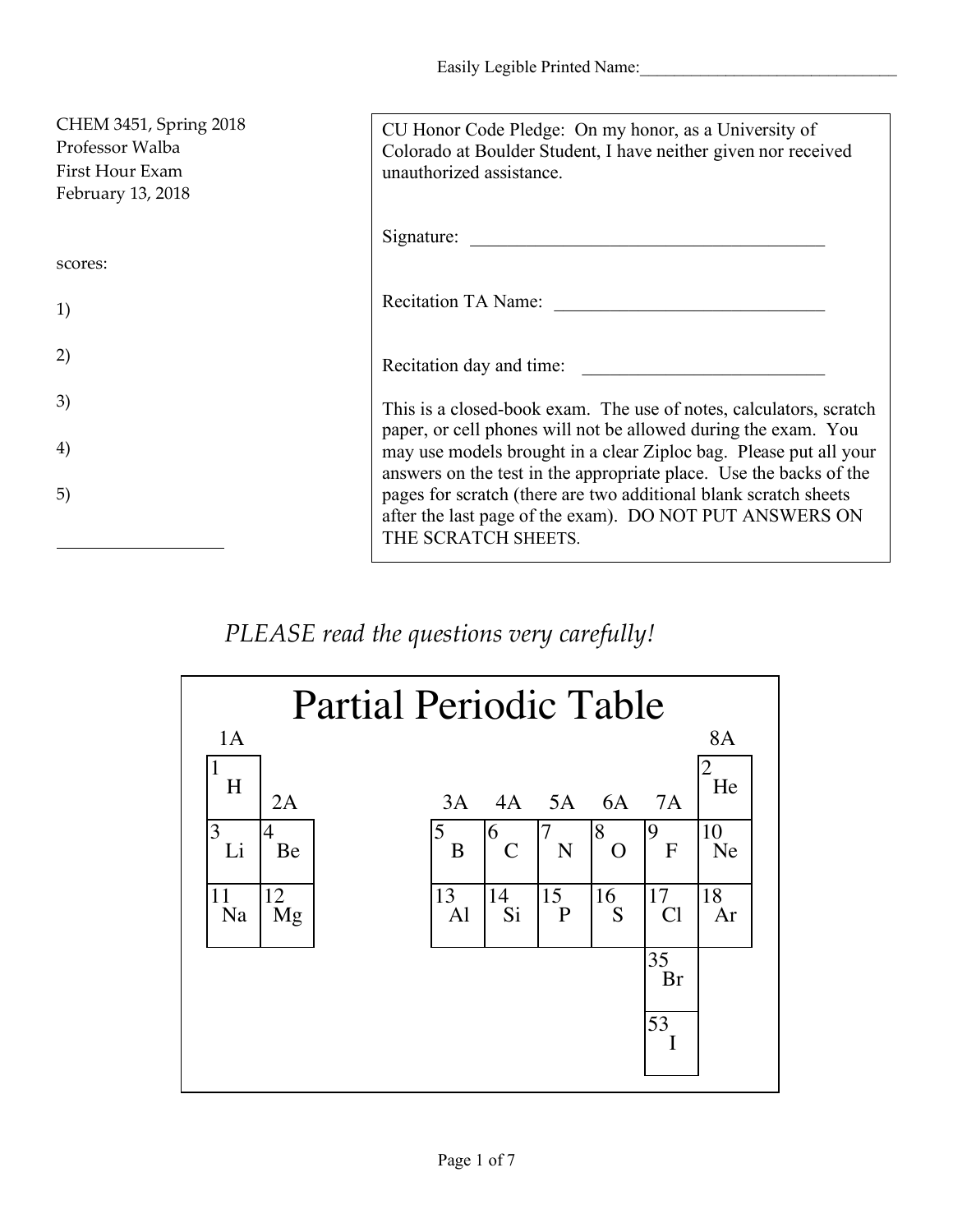1) (20 pts) a) Draw skeletal structures (**molecular graphs – do NOT** showing hydrogens) for all possible constitutional isomers with molecular formula C6H14. Draw each isomer only once – points will be deducted for missing structures, and for drawing the same structure more than once.

b) Carefully draw the two "flip-chair" conformations for methylcyclohexane ( $\uparrow \uparrow$ ) in the space below and **circle the more stable conformation**.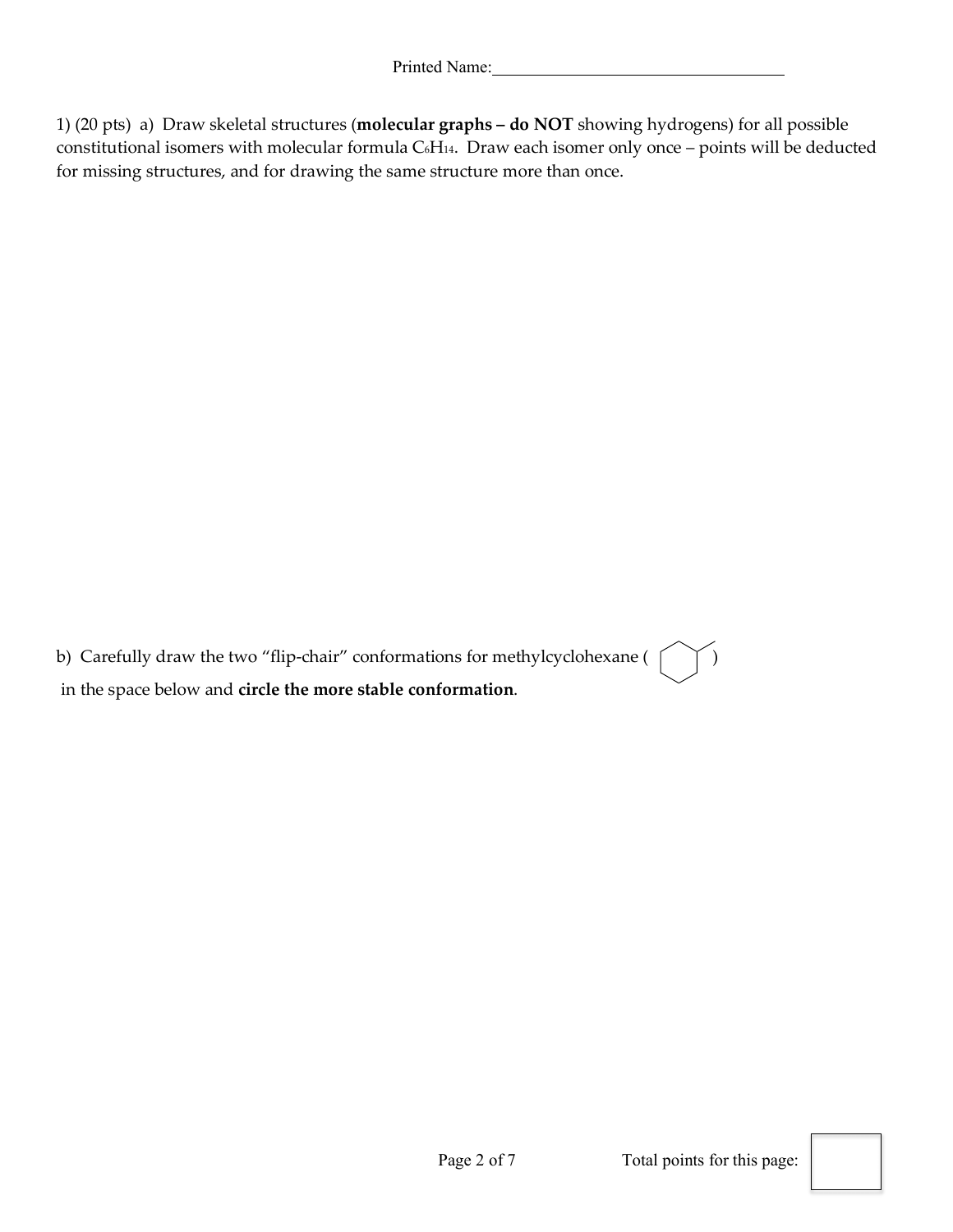2) (20 pts) For the hexane isomer shown at right, sighting down the C2-C3 bond, define the **staggered** conformation shown in the Newman projection on the energy diagram below as having a 180° dihedral angle.

 $\widehat{2}$ <sup>3</sup>

Starting with the 180° staggered conformation given, and rotating the **front** carbon **clockwise for larger dihedral angles**, draw Newman projections of the conformations with dihedrals of 300°, 360° = 0°, and 60° in their respective boxes.

Complete the energy diagram by indicating the relative energy of **all** the conformations (eclipsed, staggered, and everything in between) for rotation from  $0^{\circ}$  to  $360^{\circ} = 0^{\circ}$  using a smooth curve.

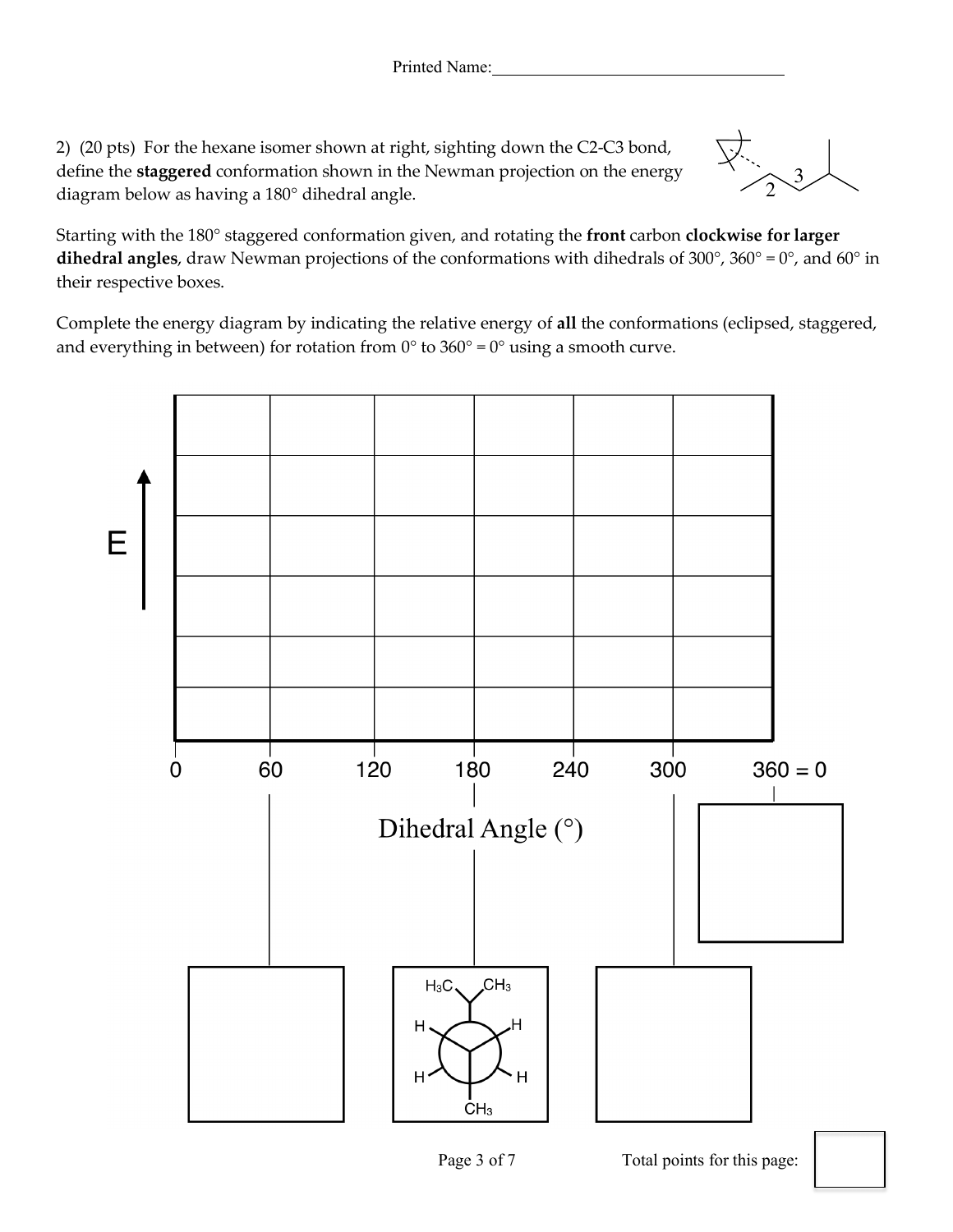3) (20 pts) Structure **1** below has two major resonance contributors (one of them is shown). Draw the second resonance contributor (**2**) to the structure to the right of the double-headed arrow, inside the square brackets.



b) Using the curved arrow "arrow-pushing" formalism, indicate how the electrons "change location" in proceeding from resonance structure **1** to resonance structure **2** below.

c) How much negative charge is actually present on each oxygen in the real molecule?

d) Structure **3** below also has additional important resonance contributors. Give **all** the important resonance contributors (important contributors have only one charged atom) for this molecule, and close with a square bracket.

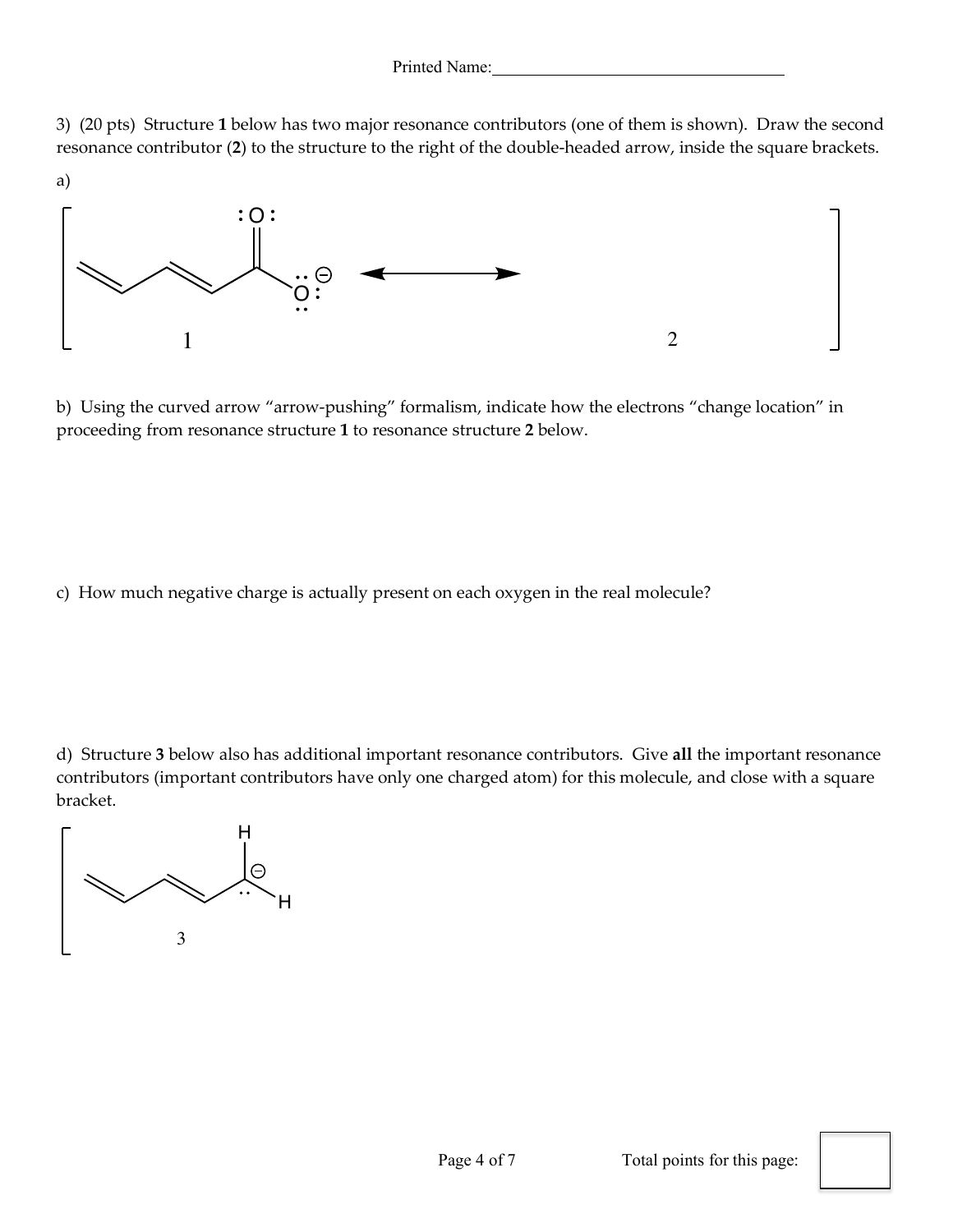|  |                                                                      |  | 4) (20 pts) a) For each of the following pairs of molecules, circle the stronger Brønsted acid, and give a one or |  |  |
|--|----------------------------------------------------------------------|--|-------------------------------------------------------------------------------------------------------------------|--|--|
|  | two word reason for your answer in the box containing the structures |  |                                                                                                                   |  |  |

| $H_2S$    | H <sub>2</sub> O           | NH <sub>3</sub>  | CH <sub>4</sub>   | $NH_4$ <sup>+</sup>     | $H_3O^+$ |  |
|-----------|----------------------------|------------------|-------------------|-------------------------|----------|--|
| $\rm{HF}$ | $\mathop{\rm HI}\nolimits$ | H <sub>2</sub> O | $H_3O^{\bigodot}$ |                         |          |  |
|           |                            |                  |                   | Left blank intetionally |          |  |
|           |                            |                  |                   |                         |          |  |

b) For the two compounds below, circle the stronger acid.

HBr  $H_2O$ 

c) Explain the reasoning behind the answer in part B. This will take more than one or two words, but please keep your answer short.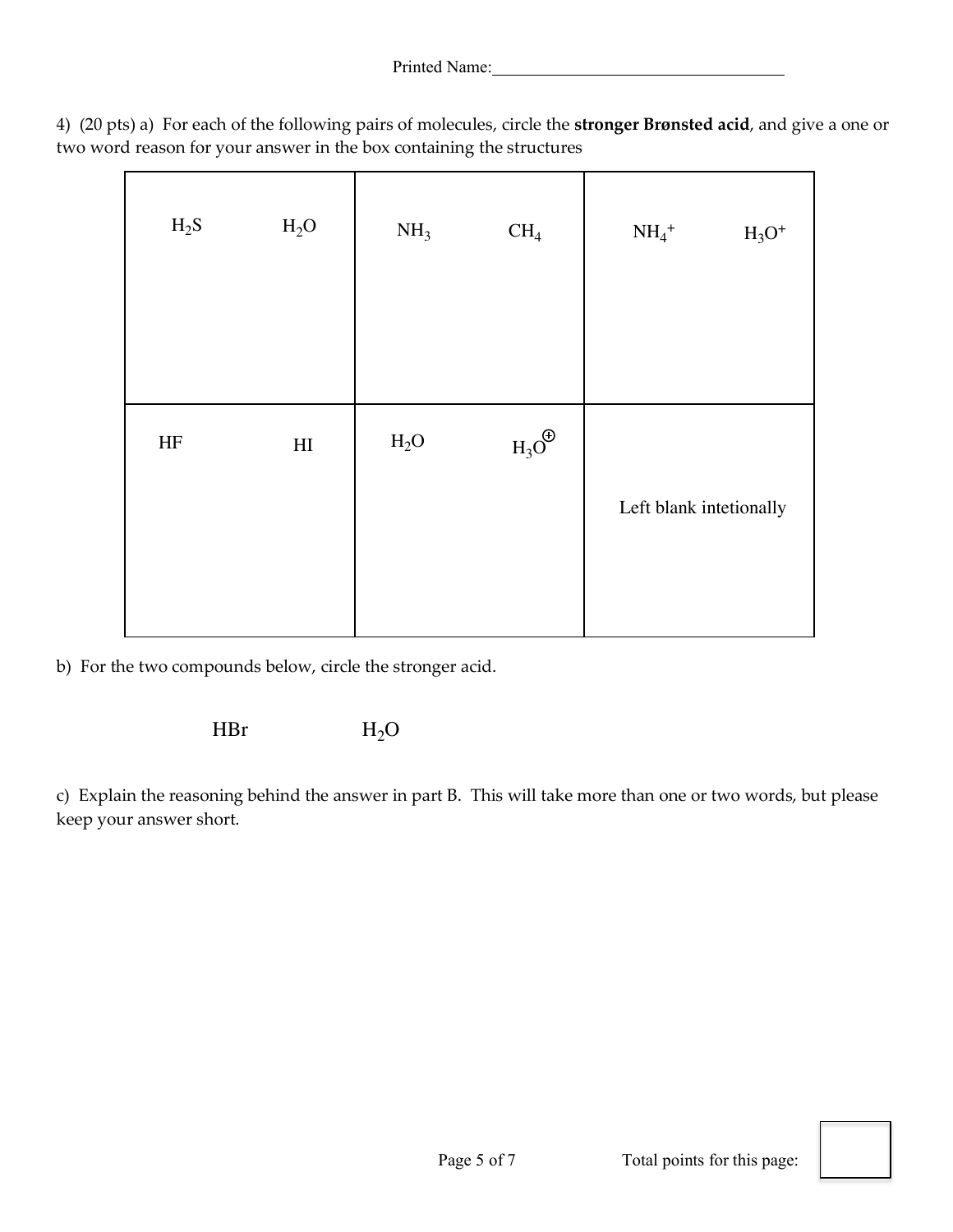5) (20 pts) Obviously you have not learned the reactions below (these will come later in the semester). However, given valid valence bond structures for the starting material and product, showing all bonds and lone pairs, you CAN produce an arrow-pushing mechanism for "one step" reactions you haven't learned. The following reactions proceed in one mechanistic step. Propose an arrow-pushing mechanism for each of them.